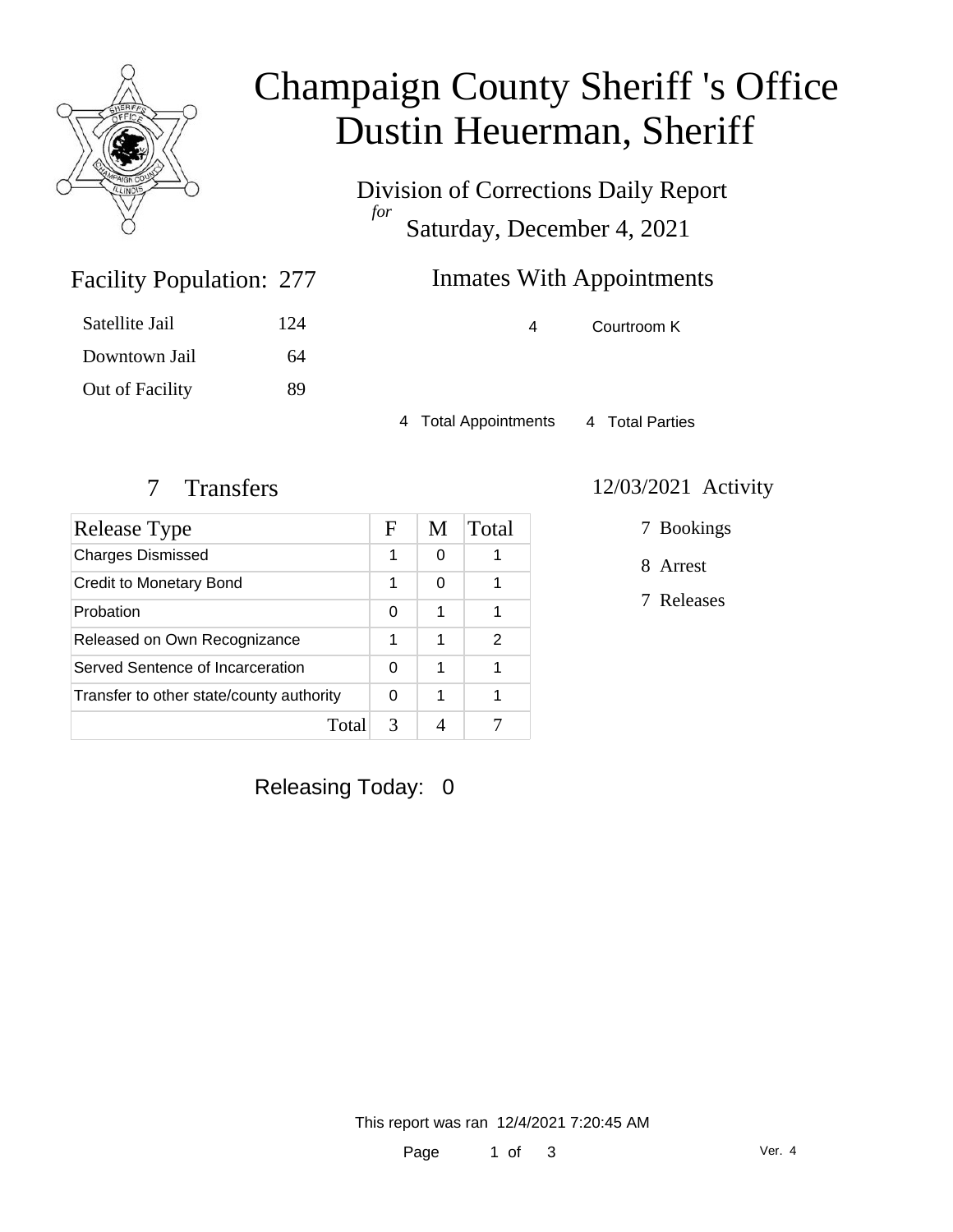

# Champaign County Sheriff 's Office Dustin Heuerman, Sheriff

Division of Corrections Daily Report *for* Saturday, December 4, 2021

#### Custody Status Count

- Electronic Home Dentention 19
	- Felony Arraignment 7
		- Felony Other 4
	- Felony Pre-Sentence 7
		- Felony Pre-Trial 202
	- Felony Pre-Trial DUI 3
	- Felony Sentenced CCSO 2
	- Felony Sentenced IDOC 15
		- Hold Other 3
		- Hold Sentenced CCCC 1
		- Hold Sentenced IDOC 2
	- Misdemeanor Arraignment 2
		- Misdemeanor Other 1
		- Misdemeanor Pre-Trial 2
			- Petition to Revoke 2
			- Remanded to DHS 3
			- Traffic Arraignment 1
				- Traffic Pre-Trial 1
					- Total 277